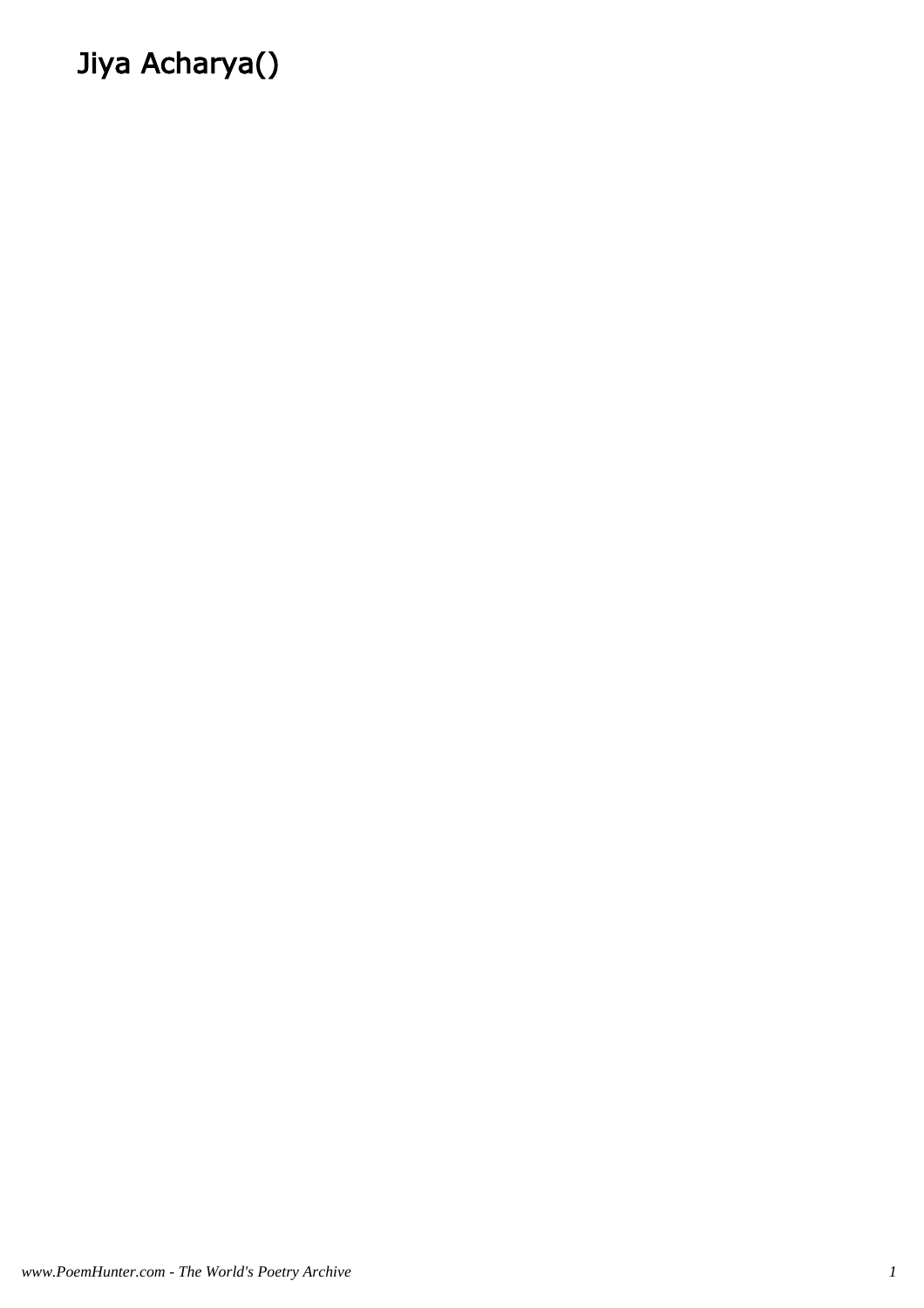## A Dream With You

I saw a dream with you… Waving me adieu Promise to see soon but that wind never came afresh Now all I have is the memories Oft me, walking with you in that serene silence...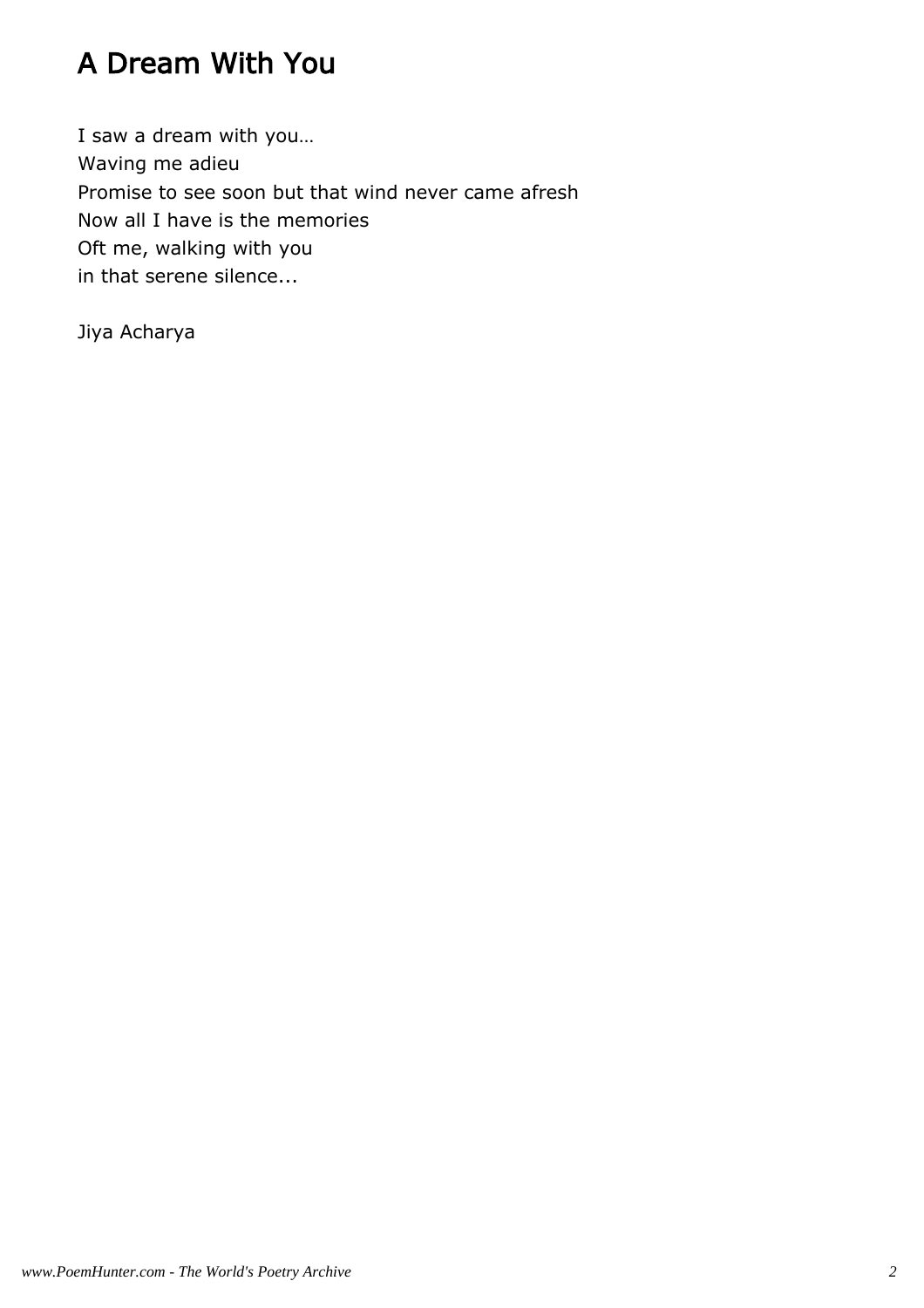#### Beats Of The New City.

It' s amazing how life changes the flow of routine. Few days back she was there; ever since. So many years, at home. Traveled the time so quick. Just a few months She's there in the small city of big wonders. The unpredictable changes of life. All the way held back in the illusions of love, desire and romance may be. Life has plans they say. In the unknown city The first day. and many more days to come. The place of unknowns seemed difficult. Days passed by… He loosened his ties off her. So irrational too indifferent. Lost. Yet again she was there standing all alone!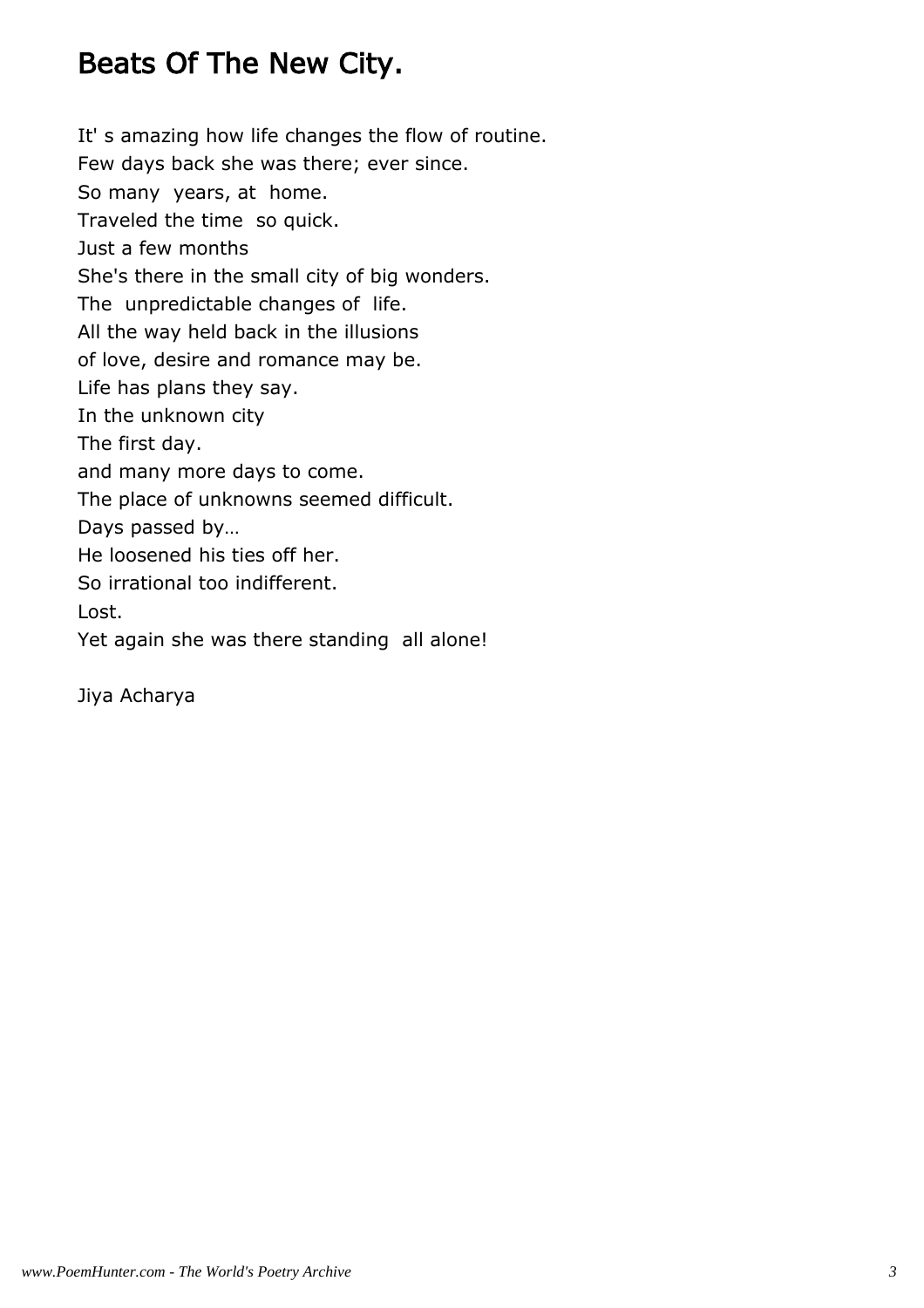#### Can You Feel Me...

The best thing in the world Is to be awakened by Your love. Those careless whispers, that earthly pleasure. The care. That breeze of love. Everyday's an extended spring That's warm, yet chilly. Lovely cramps in my heart... That unpredictable careful kiss That feel of your's on my lips. The beauty, I can't describe The way you cradle me in Your arms And... The Love that You unconsciously spread The way You caressed my cheeks That mystical, magical smile on Your face... I want You... the beauty hidden in You Sweeten me. I want to get dissolved into You...

Deep...Deep...Deep... Fantasy of mine...!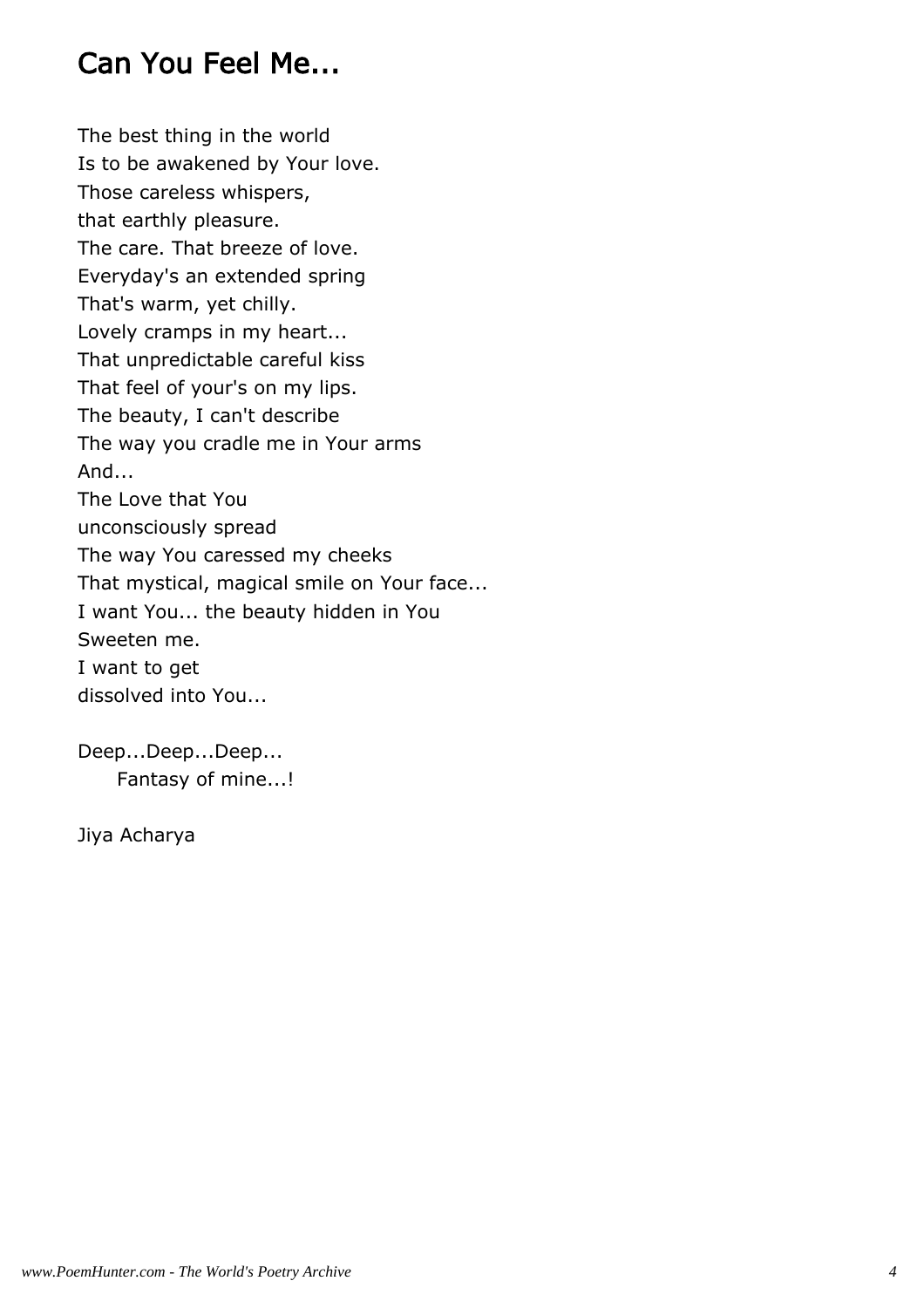# Collapsed...

Collapsed. I am in the crowd… Come and name me… Earthly botheration… I am passive Feared yet calm, Weird and wayward Hold me, Wrap me, all by you Serene, Settled, Sound, when by you…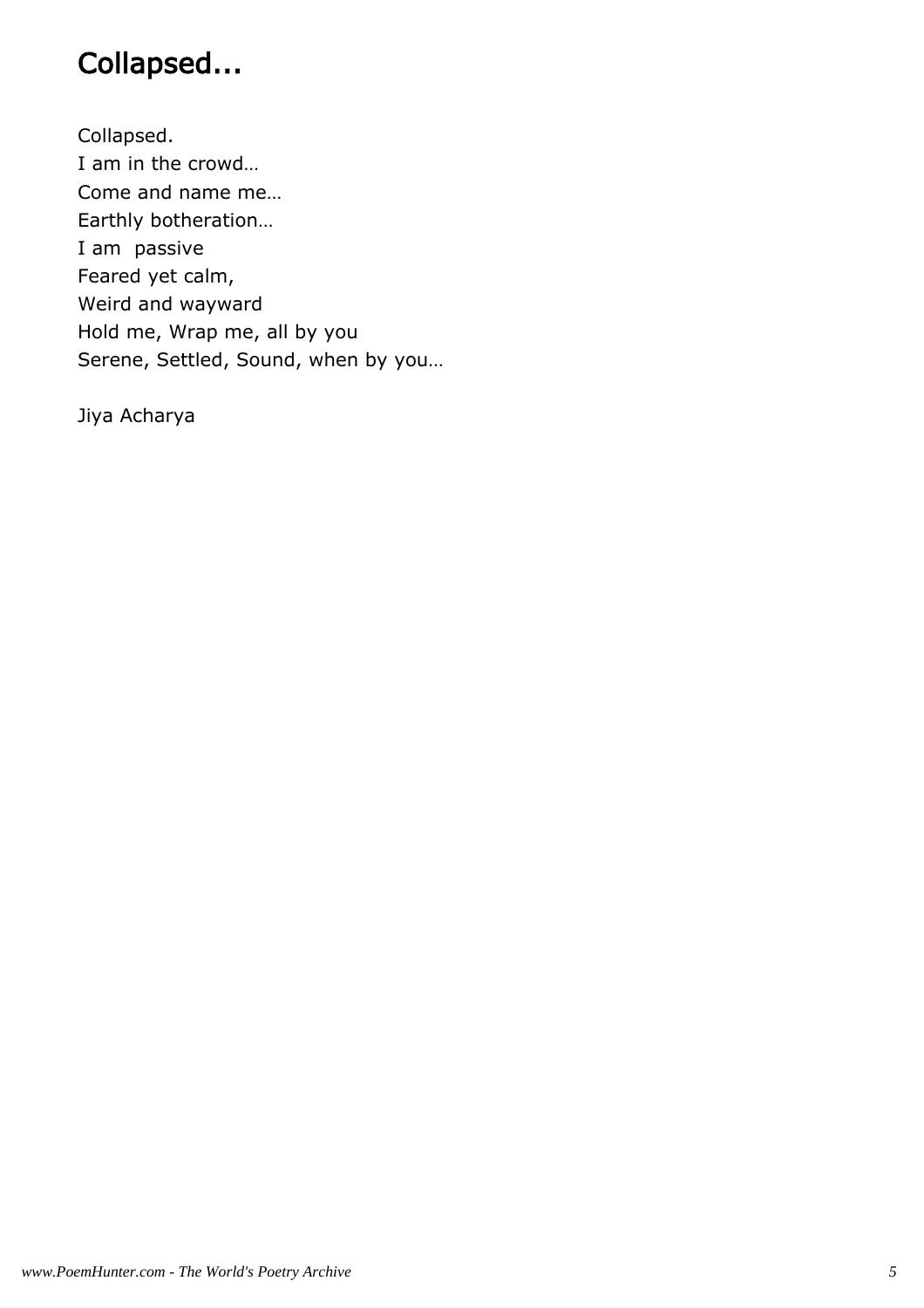# I Await...!

You are my dream world… We sing there Play, hum, dance, live free, And you love me… I am out of my bounds, all like a butterfly… Come n hold me… Stop me if anyone can… It's - a no stop now… Do you feel the same as I do… For I don't understand, how is that with you… Explain me….define me… Say it! I await your love… I am all in dilemma… Don't do this to me… For I am unable to take it… Just say it… Want to hear it….all from you… That you love me… What I do to you…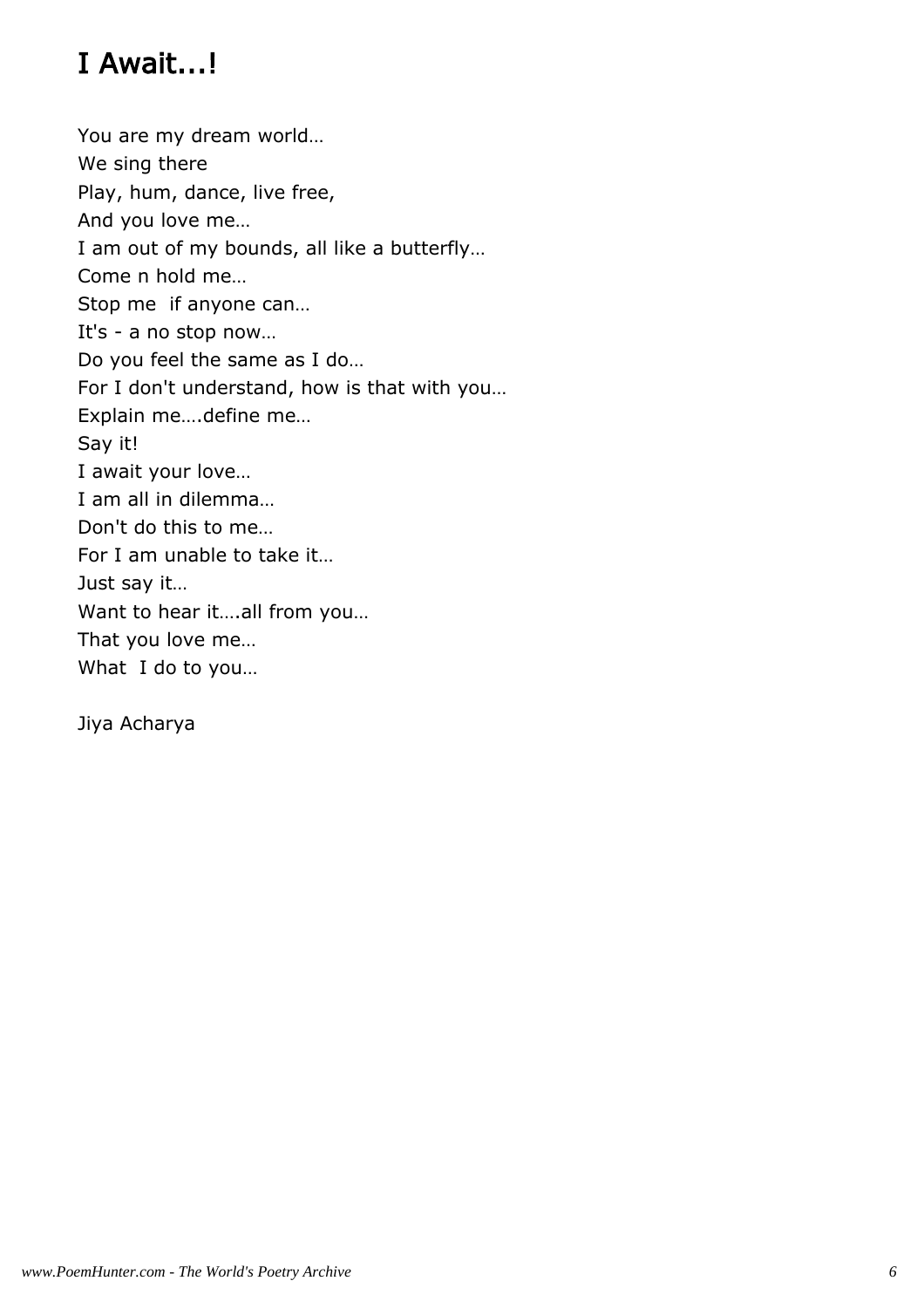# I Love You...

We both stood there Hand in hand for so long I with her and she in her black I still remember The serene air of sea. The transparent touch of waves And those turbulent thoughts oft - in me That killing calmness, The feeling of uncertain certainty The trust thee possessed; I still remember that love for me in those eyes But. Somebody and anybody for me That; I spurred you to cradle me alongwith thee Wrap me all in you, Just as you did to he the same 'am done skulking my pain This excruciating rheumy life I admit. I lacked guts to be with you But now by you. Feel all happy and gay. I love you. Why they call You Death.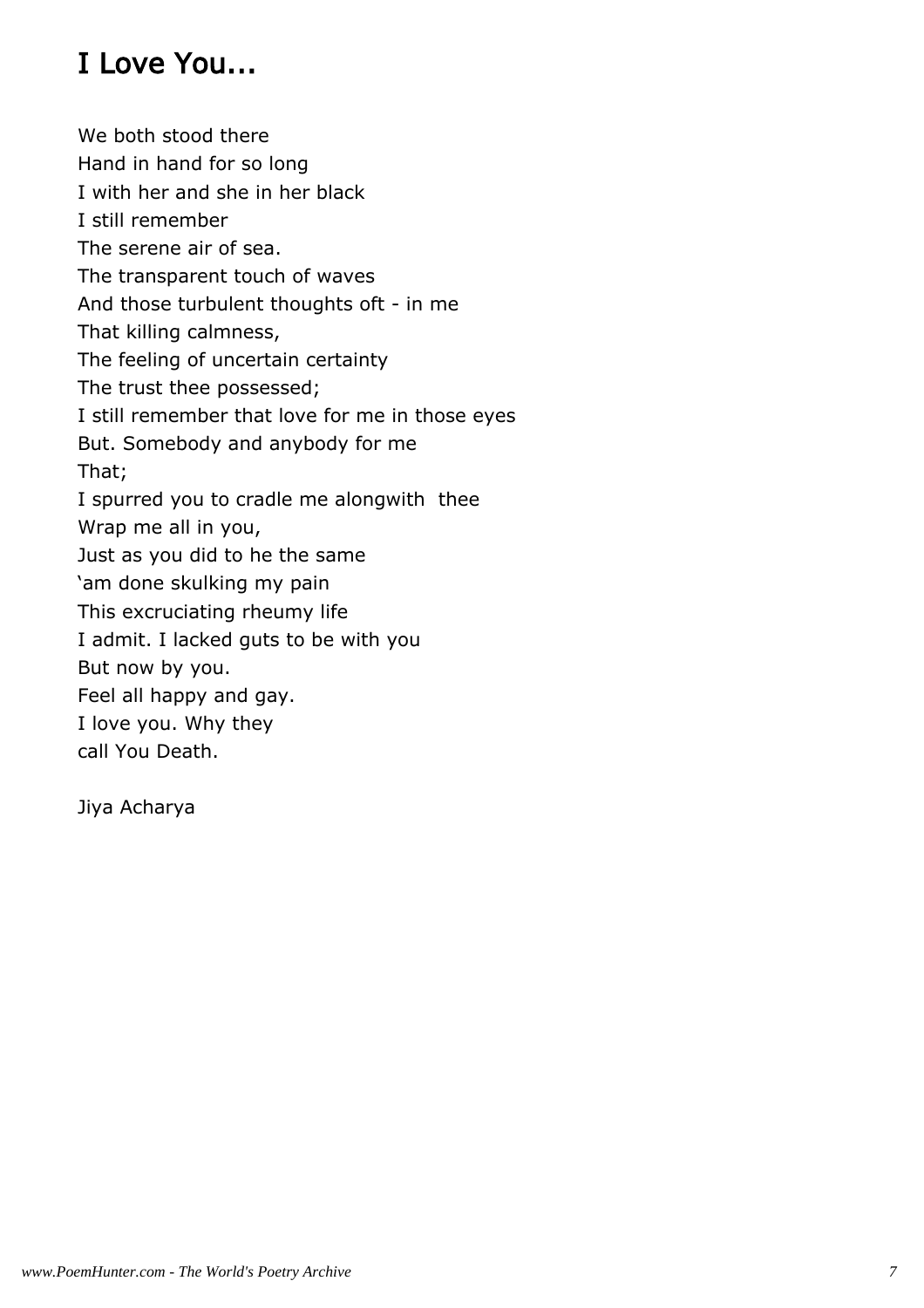#### Images...

The days will pass by, Just like these days.. If I ever Will capture you Why is it never the same We live through Waiting for the days to pass by, A rheumy journey. I don't know if we will ever be together again All am left with is Wait...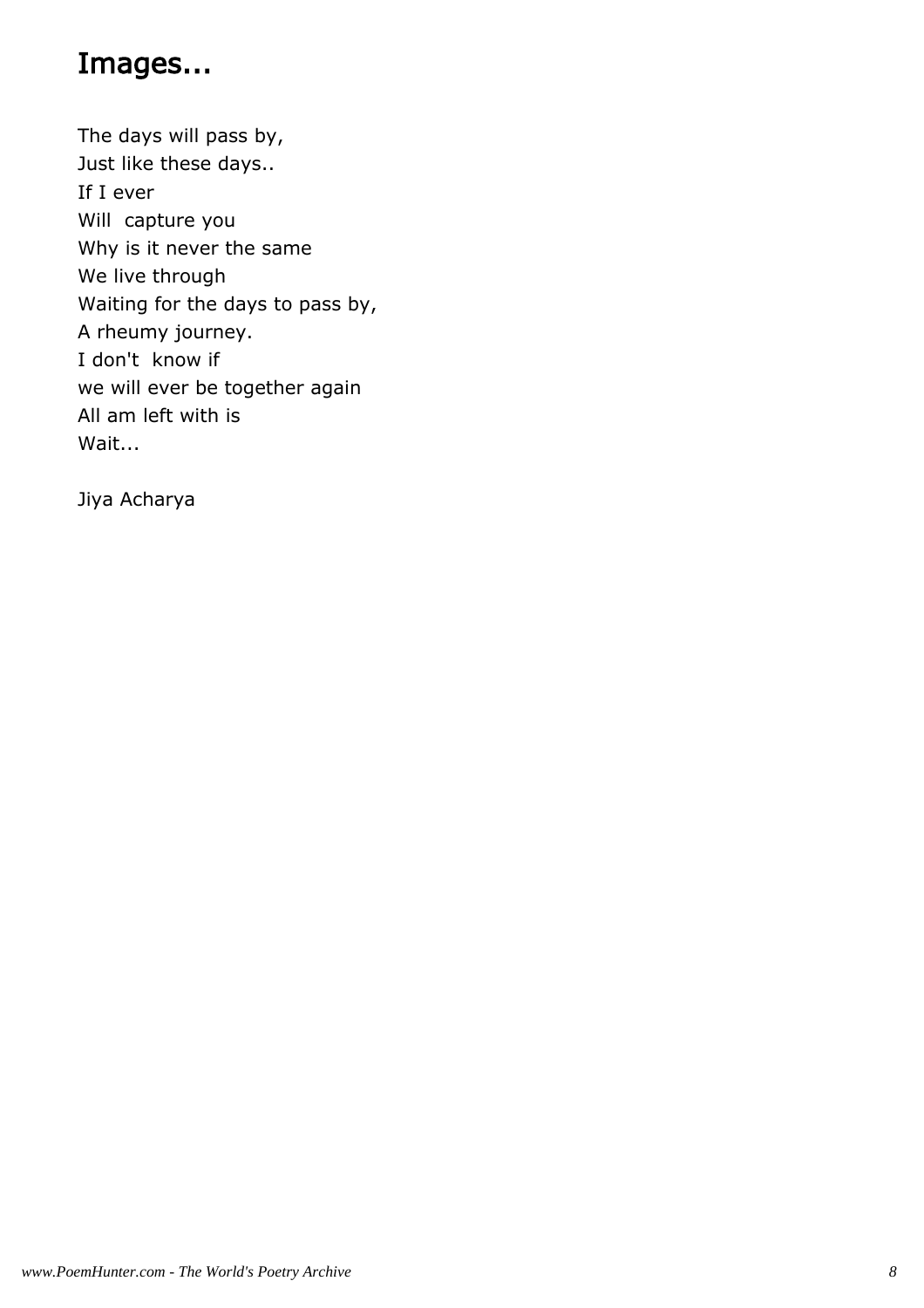# It's You

You take me to heights When we are one The sun is gone The moon up high I see the spark in your eyes Filled with passion The love we share

I'm on Earth, waiting for him...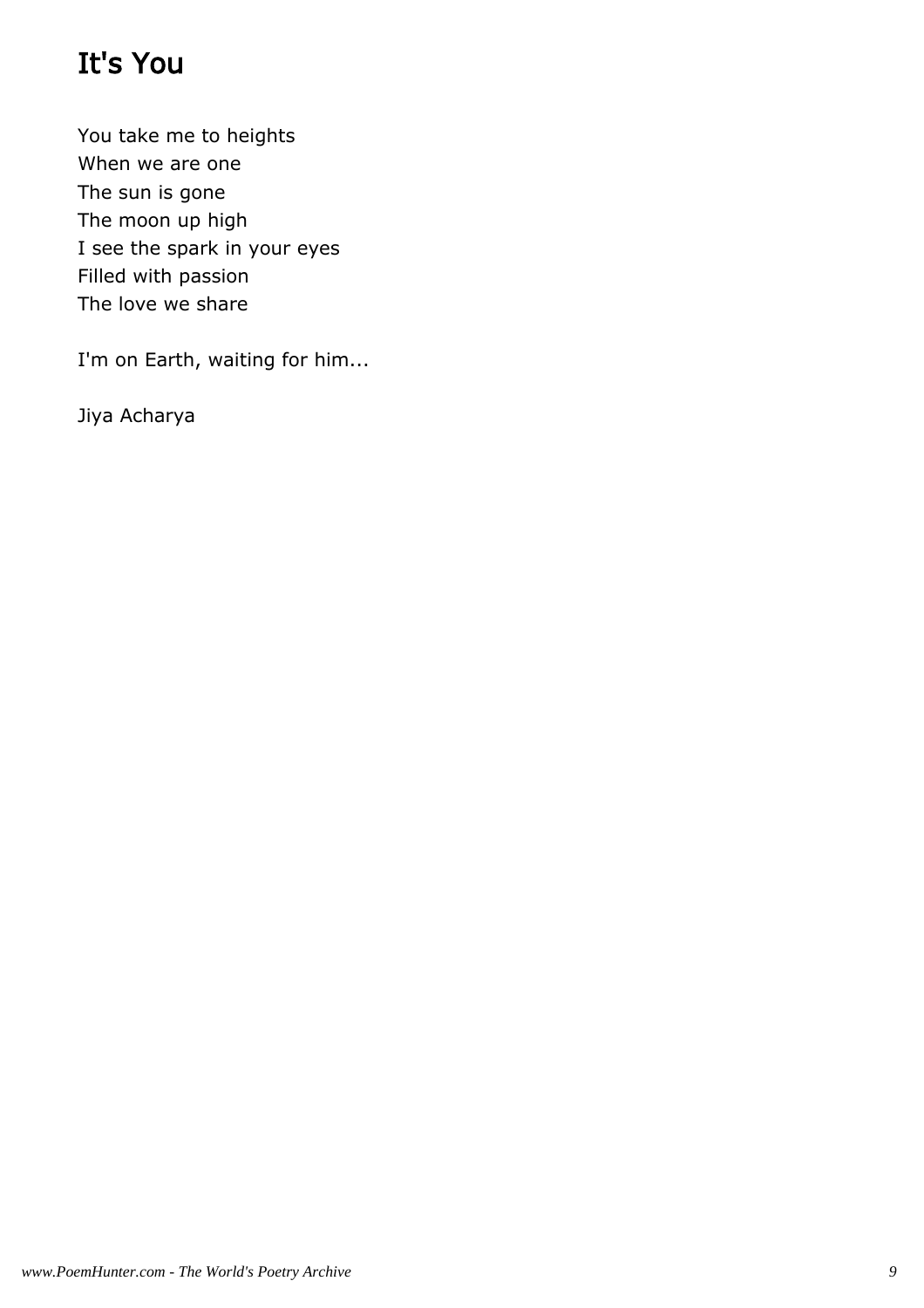### My Whims…

Somebody take her to grave 'Am still naive Vicissitudes all in grey The need is gone The urge so on Want to lay there As 'am now With no whims of joys and sorrows The identity of being anonymous Where, the world of famous lay far behind That solitary world I was made to love So calm and sound, with none around The flashes of happy memoirs, hunt me down. The haggles of present life, will be far gone Where death; lay serene to me, astride Only the parson off humans will decide The fate of mine. The time will pass My soul'll be off past free and liberated To the worlds of knights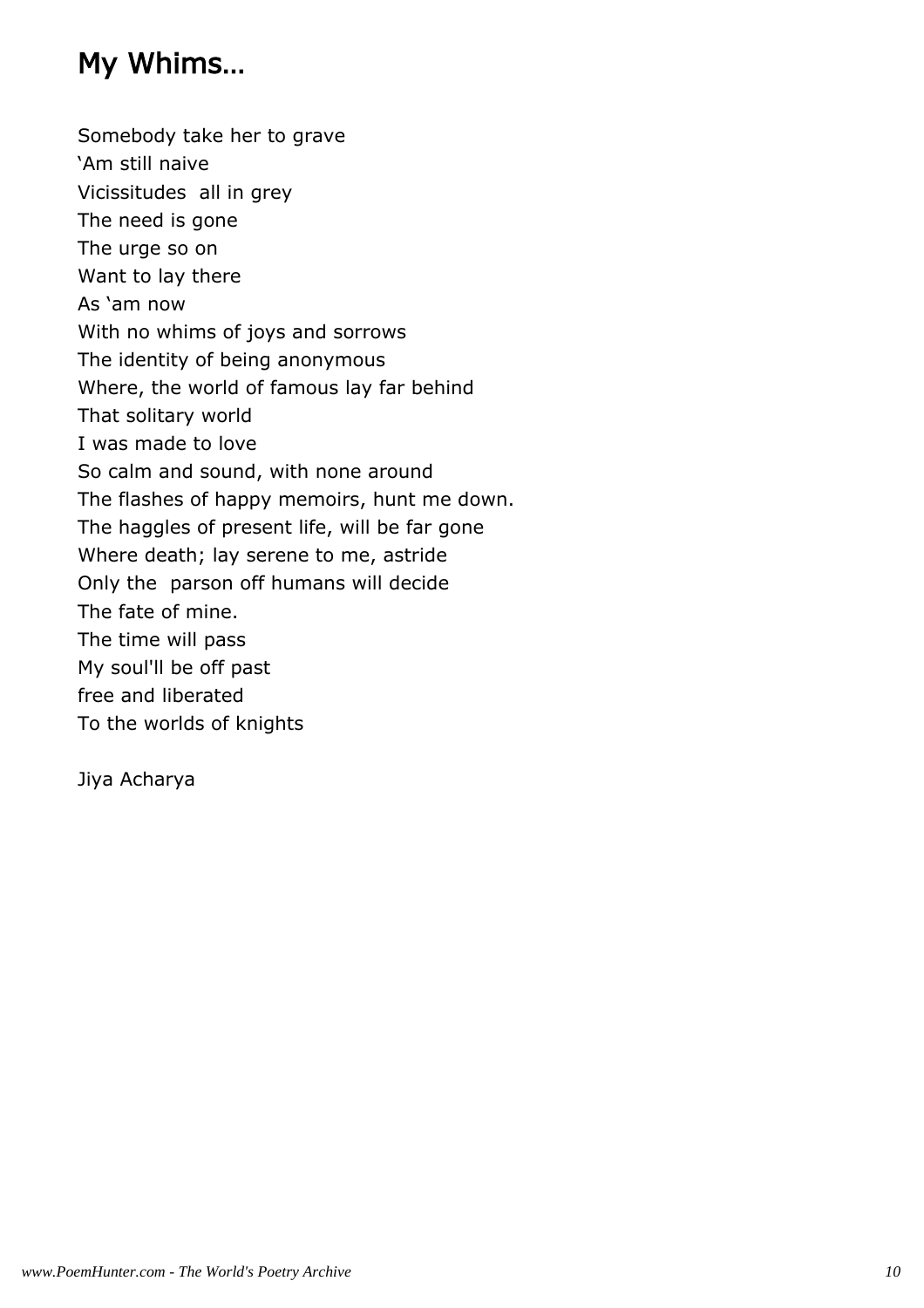#### Nostalgic About You?

I remember the way you'd Kissed me for the first time... It would never be the last time The way you did it All the way-soft, careful and smooth That was beautiful. I still remember The closed eyes of yours That feather touch of yours. Never felt before The thumps of my heart, stopped Was that right or not I never cared All I recall now... Is the love we shared. I'm afraid, if I still Love You.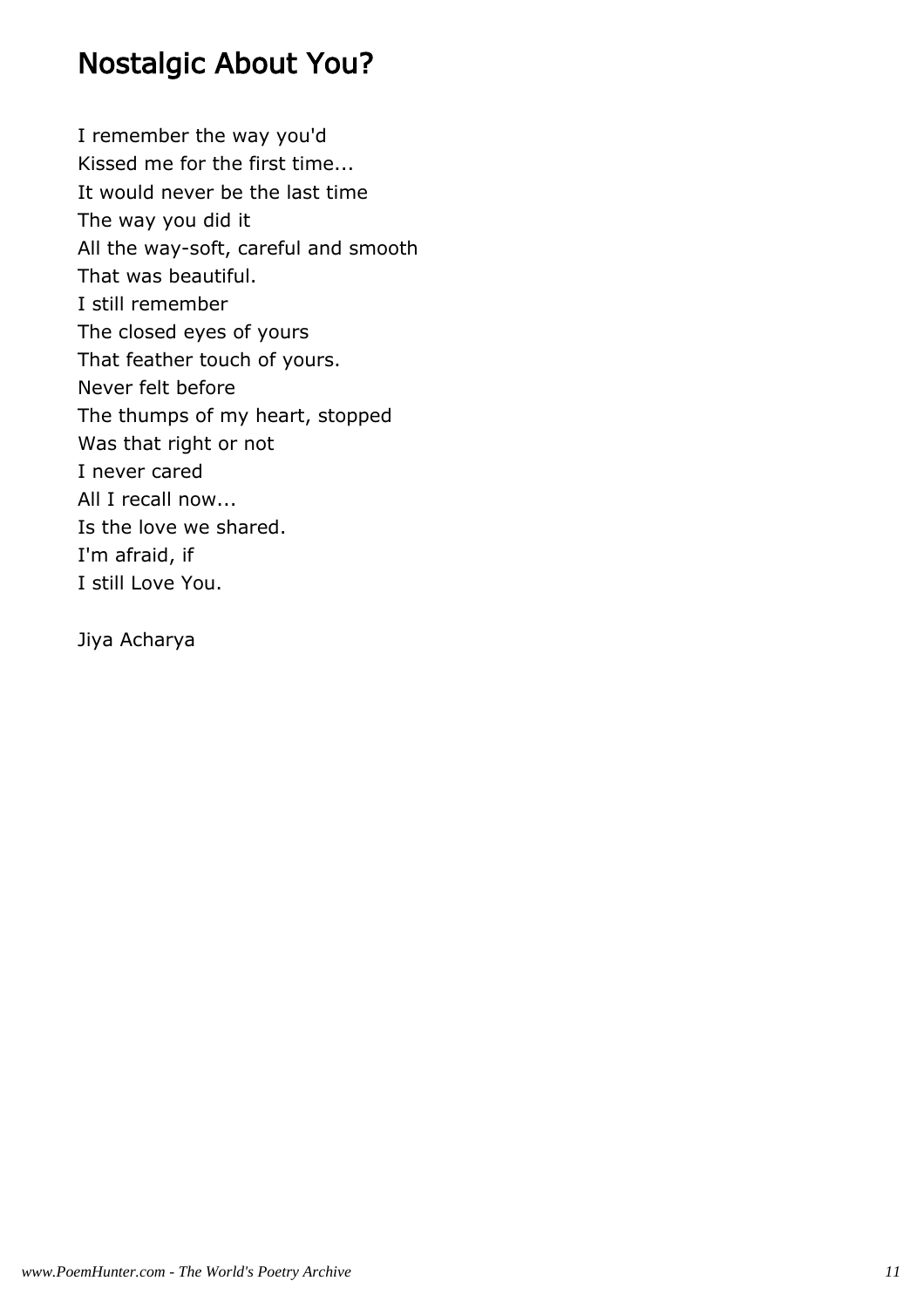## She Is Coming

She came to me, last night All the same... The way she would get dressed I'm used to it. Nothing fears me much But that thought, and She whispered in my ears...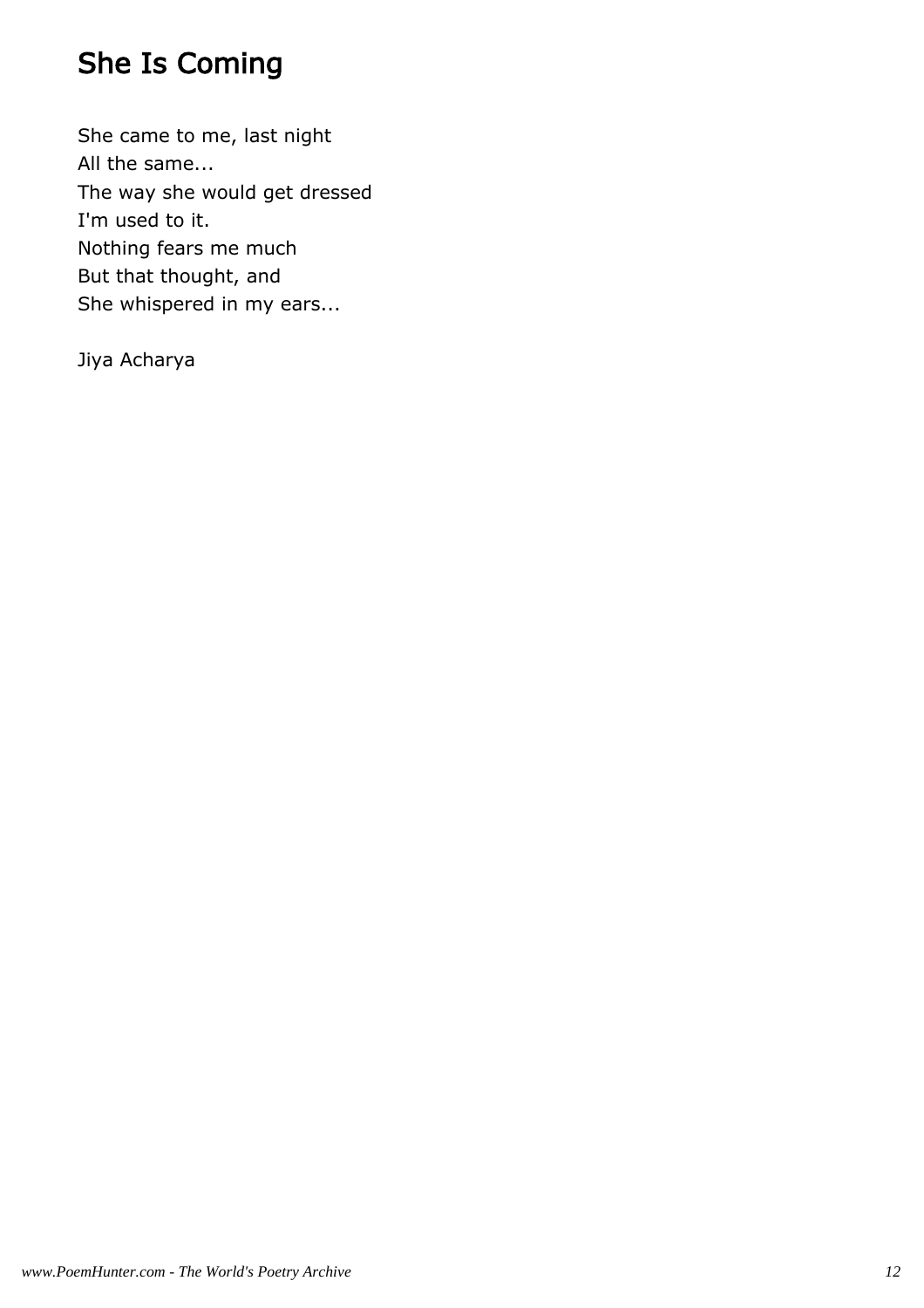#### That Was Fake...

You'd promised me for the toils on the bridge, A warm hug, A lovely kiss, that We would go out, for the lovely stroll Hand in Hand, all the way long. Would love me until love ends... With tears, in those lovely eyes. The way you would brush my hair, Holding me up-close, That penetrating stare. That lovely glare of Your face, I will never forget. I was shy... Deep down below...in the red heart of mine... But, All in vain The Heart breaks I was in trance, and I loved you... Away from reality That was and sloth and a sin... For you she lost Him... When you corrupted her innocence. All is Dead now. I am here... But, Answer me... How to forget 'Him'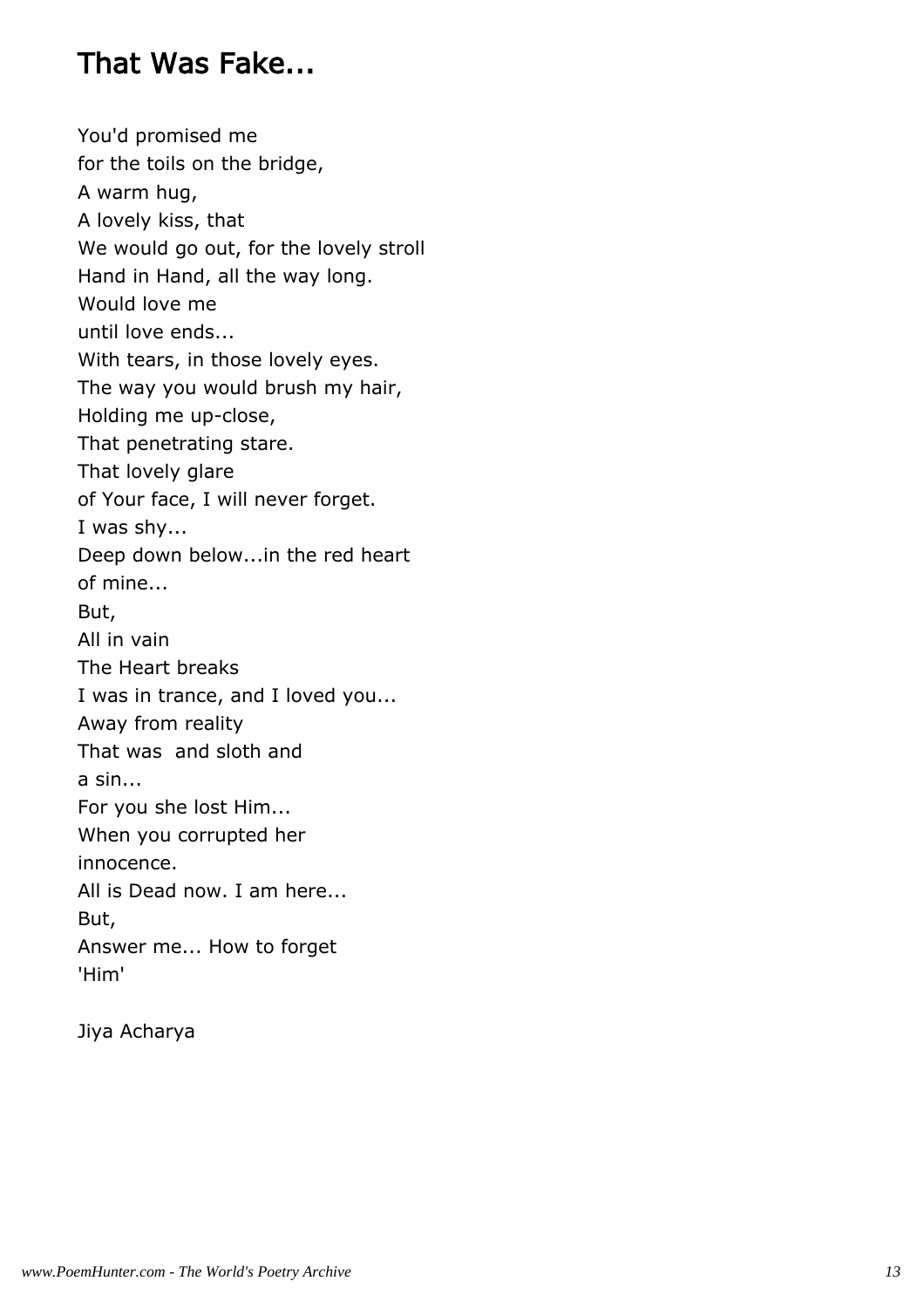# The End Is Coming Yet Again

Her tears always dried on their own. Just it was him, who would always come back and wipe them off. Lot's of them came but they always dried on their own. But I never wanted it to be with you. Yet, you too. You could not come today. I will never say it aloud. I cannot express well. That I want you. I need to be with you. Today, life failed me and Again. It's not my anger towards you. It's just my fate. May be I am meant to be alone. Because I never valued his love. And; so, this is what I deserve. You too cannot read me. May be you would also be the same. Just like all of them. Just like all of them. That same way this too would end.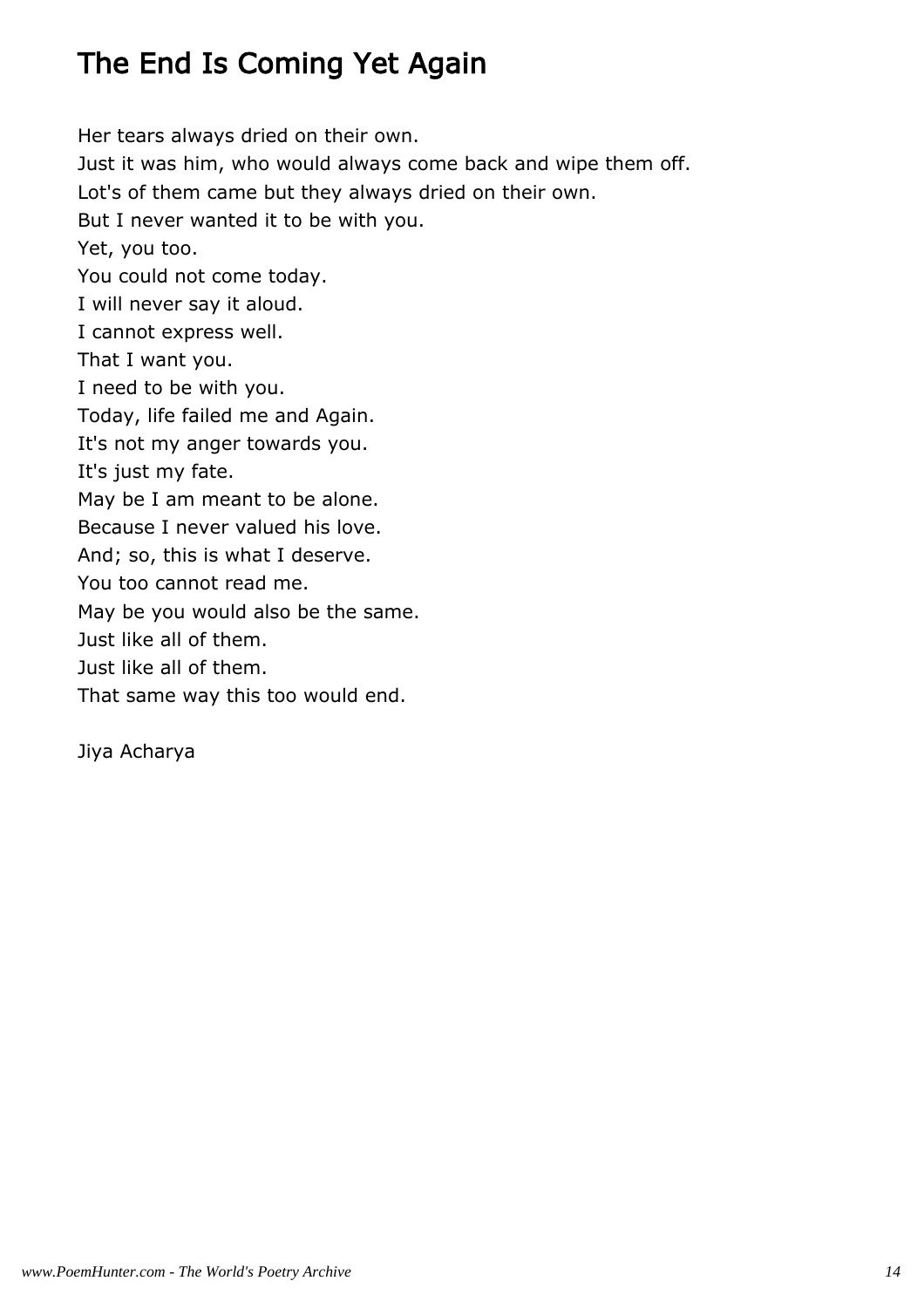#### The Life Doesn'T Stop For Me.

She will return.

The presence of your absence… I feel it. I feel it all. The world is not enough. I say. I say it out loud. She doesn't come to anymore. Neither do you. I miss it all. That black shade. The darkness she carried. Your love. Her black coat. I still remember… Time she met me last. In the recent past. Should have left. With her. May be it's the time. Time for us to part. And my world with her. Not scared anymore, with her. But all without you. There is hope, of your return. I fear. Yet again. May be I will not gather. That might collapse, the figure in me. Of strength, wait… May be it's The END.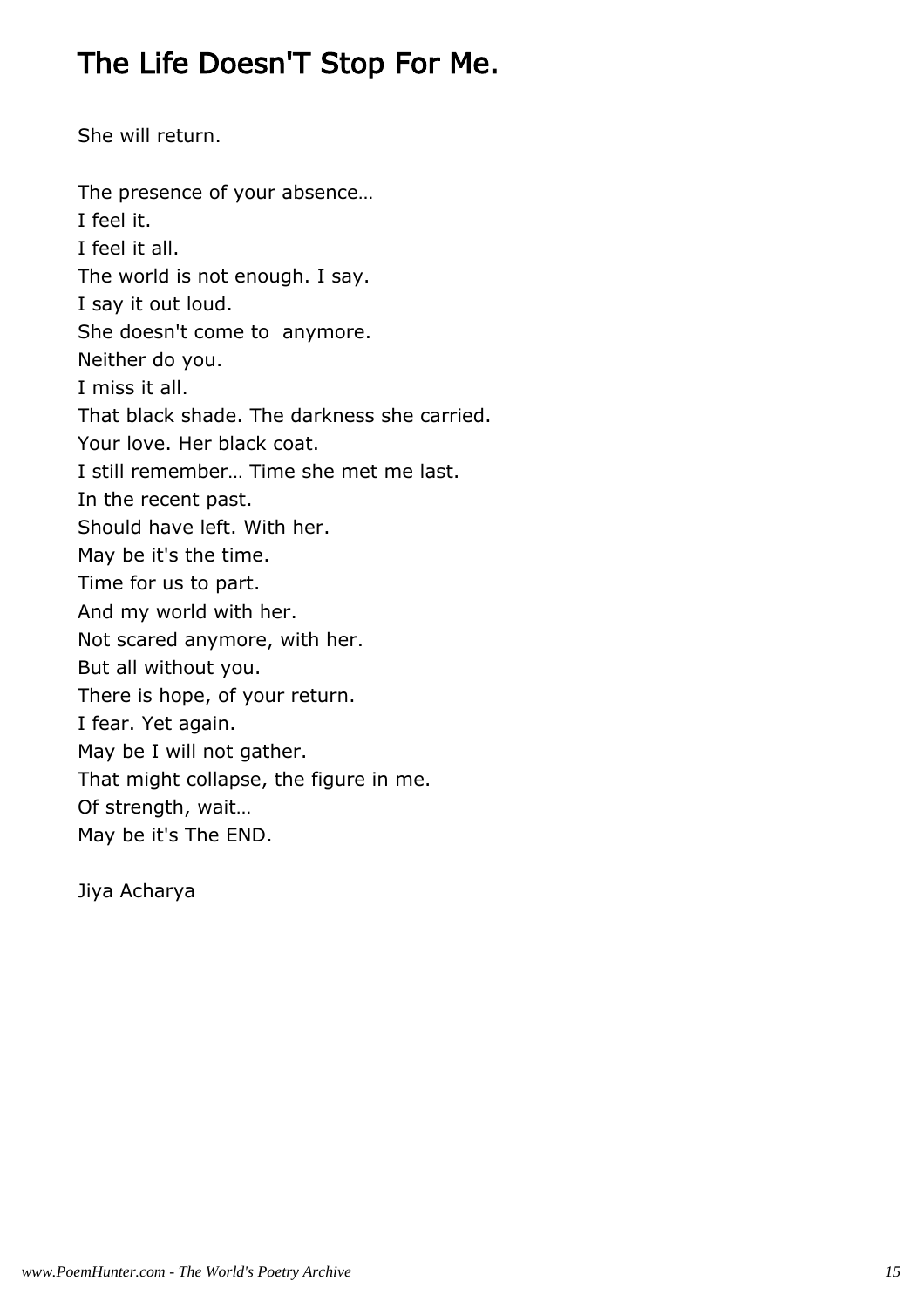# Us

I see us...our days in future You standing by me That Us I see today. Your warmth I can sense now The love I find in you Waiting for the day, When you would be for me, for ever. It has been Us Since I have realized You.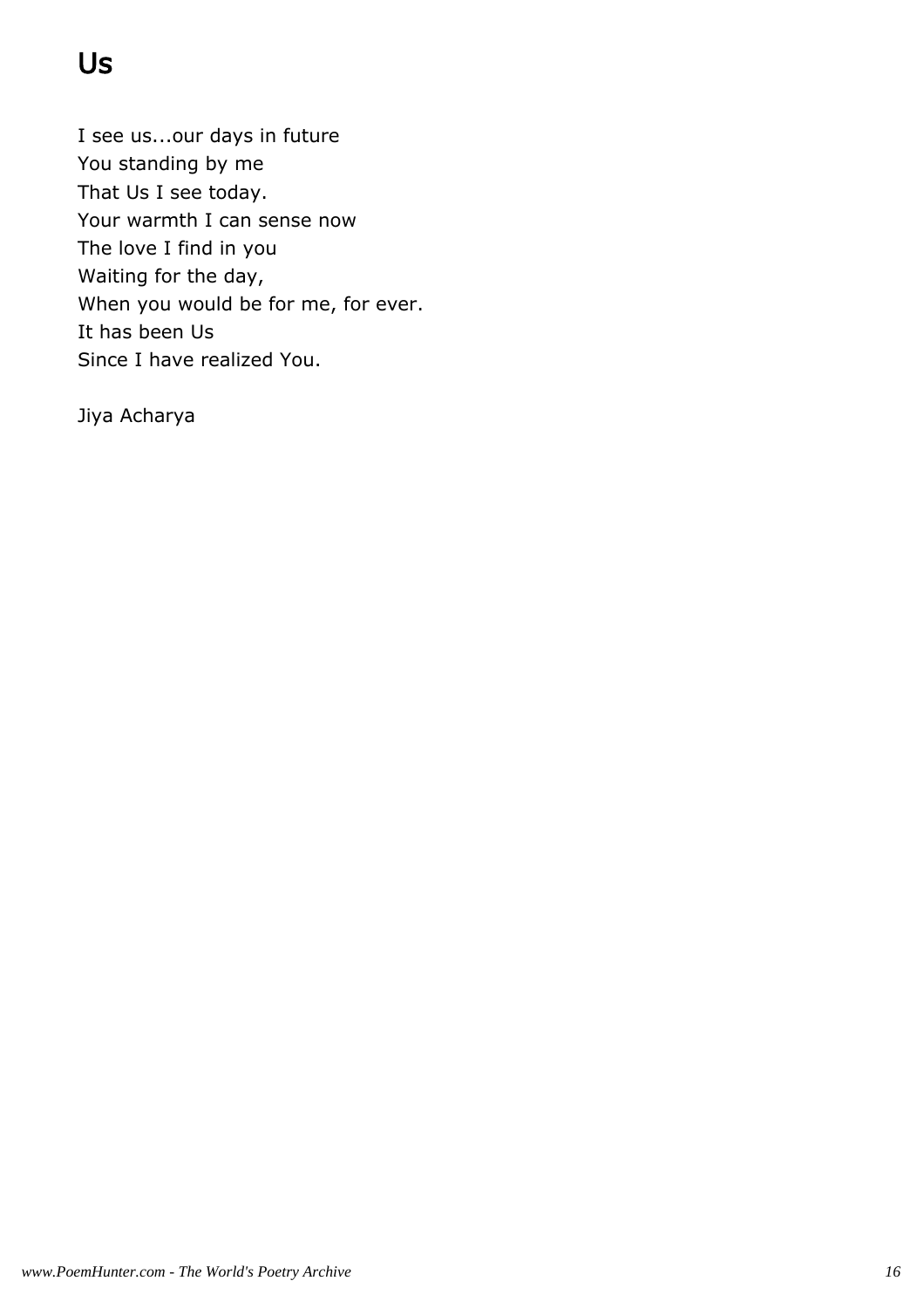#### Yes.It Was Me, They Were Hunting For!

You all resembled grey to me Your figures were smoky, but needled You emited envy, hatred, rage How could I have comprehended you Am I one of you? Then why so? It moved with a speed Still you all could follow me, Till when and where Would this end? Was this the same with him too?

I couldn't be rational, this time too… B'cause all u do to me is—Scare!

You all are not human. You are evil. You are cursed. Yes. You all are!

But why me?

You all are dry, You are stuffed-not, but hollow You are pained -it's Me…

She's unaccompanied. Brave? Not this time. Might I too will Quit, the other day!